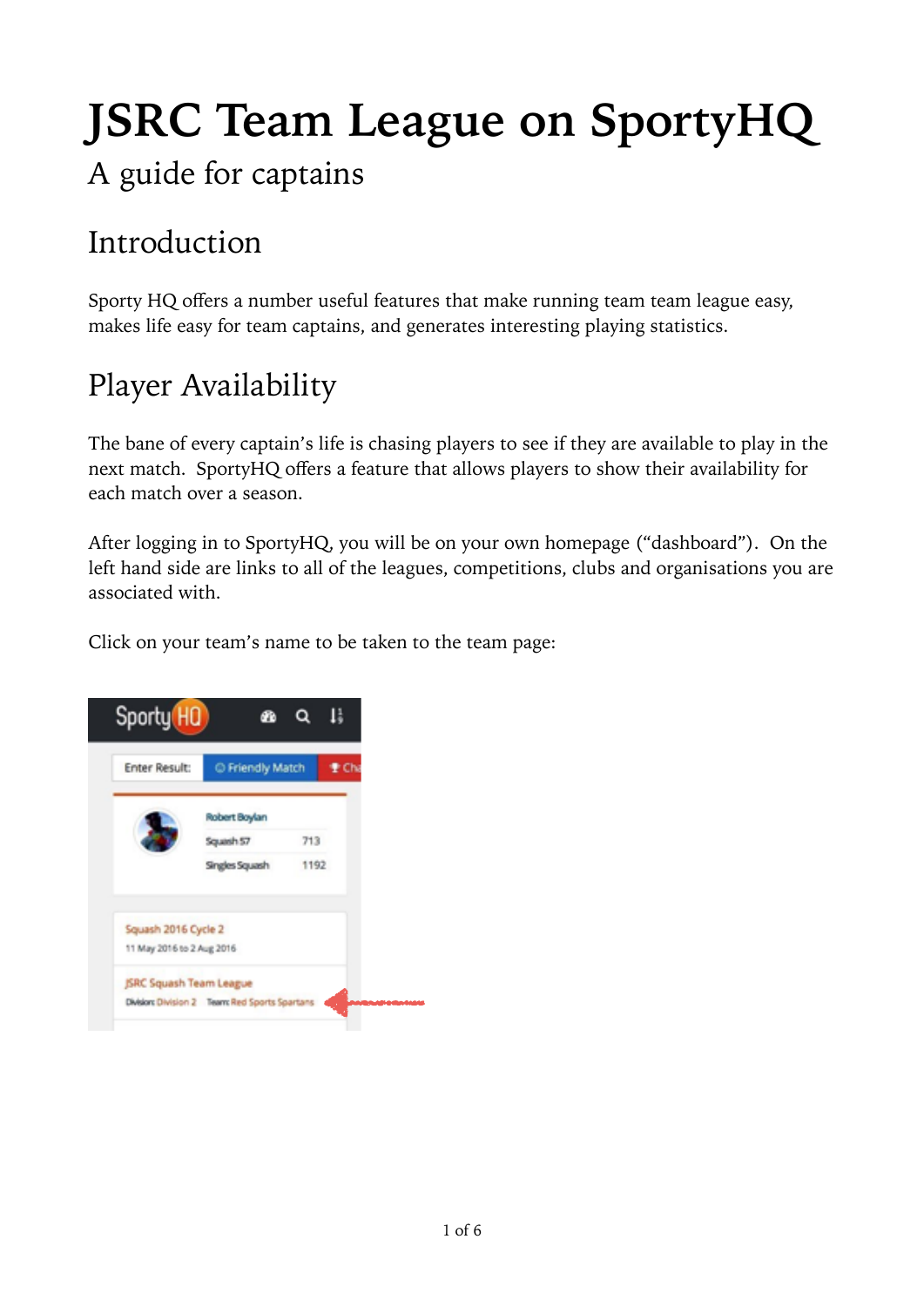|              | Help with your team schedule by indicating your availability for the following league nights: |                   |   |
|--------------|-----------------------------------------------------------------------------------------------|-------------------|---|
| Date         | Venue                                                                                         | Time              |   |
| Mon 19th Sep | Jersey Squash & Racketball Club<br>Red Sports Spartans VS. JT All-Stars                       | &00 <sub>pm</sub> |   |
| Mon 26th Sep | Jersey Squash & Racketball Club<br>Red Sports Spartans VS. De La Salle                        | 6:15pm            |   |
| Mon 3rd Oct  | Jersey Squash & Racketball Club<br>Red Sports Spartans VS. KPMG                               | 8:00pm            | ۰ |
| Mon 10th Oct | Jersey Squash & Racketball Club<br>Red Sports Spartans VS. Dynamo Red Sports                  | 7:45pm            | ٠ |
| Mon 17th Oct | Jersey Squash & Racketball Club<br>Red Sports Spartans vs. Yo Yo's                            | 6:15pm            | ۰ |
| Mon 31st Oct | Jersey Squash & Racketball Club<br>Red Sports Spartans vs. Effigies                           | 8:00pm            |   |

Scroll down to the "Your availability" section and populate the "yes /maybe / no" options to indicate your availability.

When your team members have done the same, their availability will appear in the "Player availability" section of the team page:

| Player Availability              |                |                |               |                |                |                |
|----------------------------------|----------------|----------------|---------------|----------------|----------------|----------------|
| Player                           | 19th Sep. 2016 | 26th Sep. 2016 | 3rd Oct, 2016 | 10th Oct, 2016 | 17th Oct, 2016 | 31st Oct, 2016 |
| Martin Engelbrecht               |                |                |               |                |                | кÔ             |
| Rebert Boylan                    |                |                |               |                |                | иŵ             |
| Md Michael Cushing               |                |                |               |                |                |                |
| Richard Laignel                  |                |                |               |                |                |                |
| <b>IC</b> Ian Coombes-Goodfellow |                |                |               |                |                |                |
| TB Thomas Bowden                 |                |                |               |                |                |                |
| <b>BP</b> Barry Parsons          |                |                |               |                |                |                |

This way, you will hopefully get a bit of advanced warning of unavailability and can plan accordingly!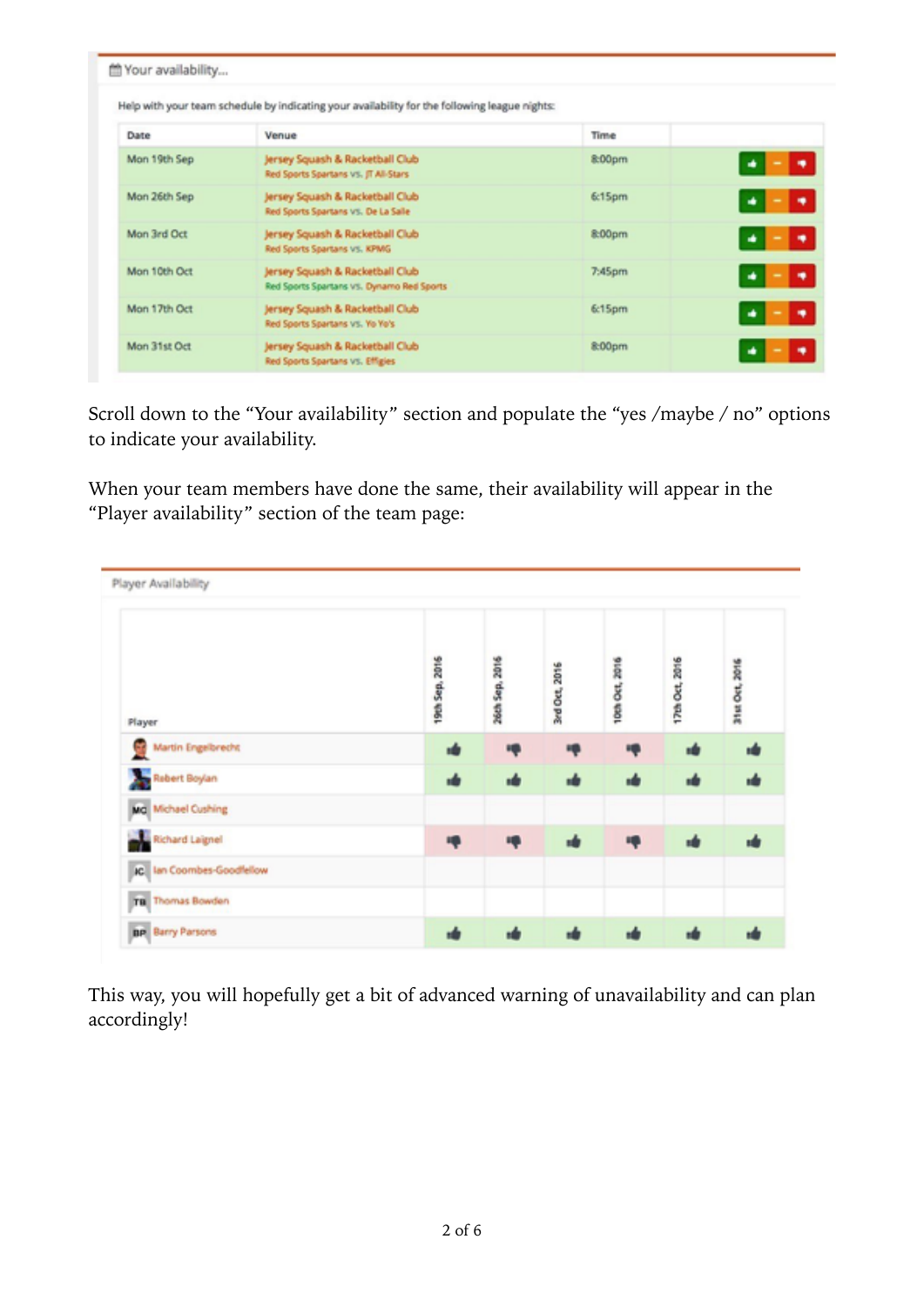# Picking a team

On the "Schedule" section of the team page, you can see your upcoming fixtures, match times and court details, and it is possible to set the team line up for upcoming games.

| Date                                  | Home/Away | Opponents         | Location                                             | Time   | Result                |
|---------------------------------------|-----------|-------------------|------------------------------------------------------|--------|-----------------------|
| Mon 12 Sep 2016                       | Away      | Phoenix           | Jersey Squash & Racketball Club<br>Court C. Court D  | 6:30pm | Details Update Result |
| Mon 19 Sep 2016<br>Set Line-up        | Home      | IT All-Stars      | Jersey Squash & Racketball Club<br>Court C. Court D  | 8:00pm |                       |
| Mon 26 Sep 2016<br>Set Line up        | Away      | De La Salle       | Jersey Squash & Racketball Club<br>Court A, Court B  | 6:15pm |                       |
| Mon 3 Oct 2016<br>Set Line-up         | Home      | KPMG              | Jersey Squash & Racketball Club<br>Court C. Court D. | 8:00pm |                       |
| Mon 10 Oct 2016<br>Set Line-up        | Anny      | Dynamo Red Sports | Jersey Squash & Racketball Club<br>Court A, Court B  | 7:45pm |                       |
| Mon 17 Oct 2016<br><b>Sat Line up</b> | Home      | <b>Yo Yo's</b>    | Jersey Squash & Racketball Club<br>Court A. Court B  | 6:15pm |                       |
| Mon 31 Oct 2016<br>Set Line-up        | Home      | Effigies          | Jersey Squash & Racketball Club<br>Court C. Court D  | 8:00pm |                       |
|                                       |           |                   |                                                      |        |                       |

Click on "Set Line-Up" to finalise your team for upcoming fixtures.

Choose which players are playing in which position by selecting from the drop-downs on the left:

| Position                              | Player                                                                                                                  | Australiable?  | me Mats<br>ł | <b>Navay Matches</b> | TORAL MANON | <b>Risk</b> | Š       |     | <b>Lemmes</b> Weber | ames Lost     |     | <b>Current Points</b> |
|---------------------------------------|-------------------------------------------------------------------------------------------------------------------------|----------------|--------------|----------------------|-------------|-------------|---------|-----|---------------------|---------------|-----|-----------------------|
| $\begin{bmatrix} 2 & 1 \end{bmatrix}$ | Martin Engelbrecht<br>ensey Squash & Racketball Association membership-expires:<br>312 day(d. Please remind them.       | nes.           | 4            | ō                    | ٠           |             | o       | 100 | $\mathbf{a}$        | $\circ$       | 100 | 1274                  |
|                                       | <b>Robert Boylan</b>                                                                                                    | <b>Tel:</b>    |              |                      |             |             |         |     |                     |               |     | 1192                  |
|                                       | <b>Mc Michael Cushing</b>                                                                                               | Unknown        | 1            | ÷                    | ٠           | o           | ٦       | o   | ۹.                  | $\mathbf 3$   | 25  | 1191                  |
|                                       | Richard Laighel<br>imary Squash & Racketball Association membership-expires:<br>413 days). Please remind them.          | Mo.            | 1            | o                    | 1           | ٠           | $\circ$ | 100 | $\overline{a}$      | $\mathfrak 2$ | 60  | 1135                  |
| $1 - 0$                               | ic lan Coombes Goodfelow<br>Imary Squash & Racketball Association membership-expires:<br>413 days). Please remind them. | <b>Unknown</b> | 1            | o                    | ٠           | ۹.          | $\circ$ | 100 | $\overline{a}$      | $\circ$       | 100 | 1018                  |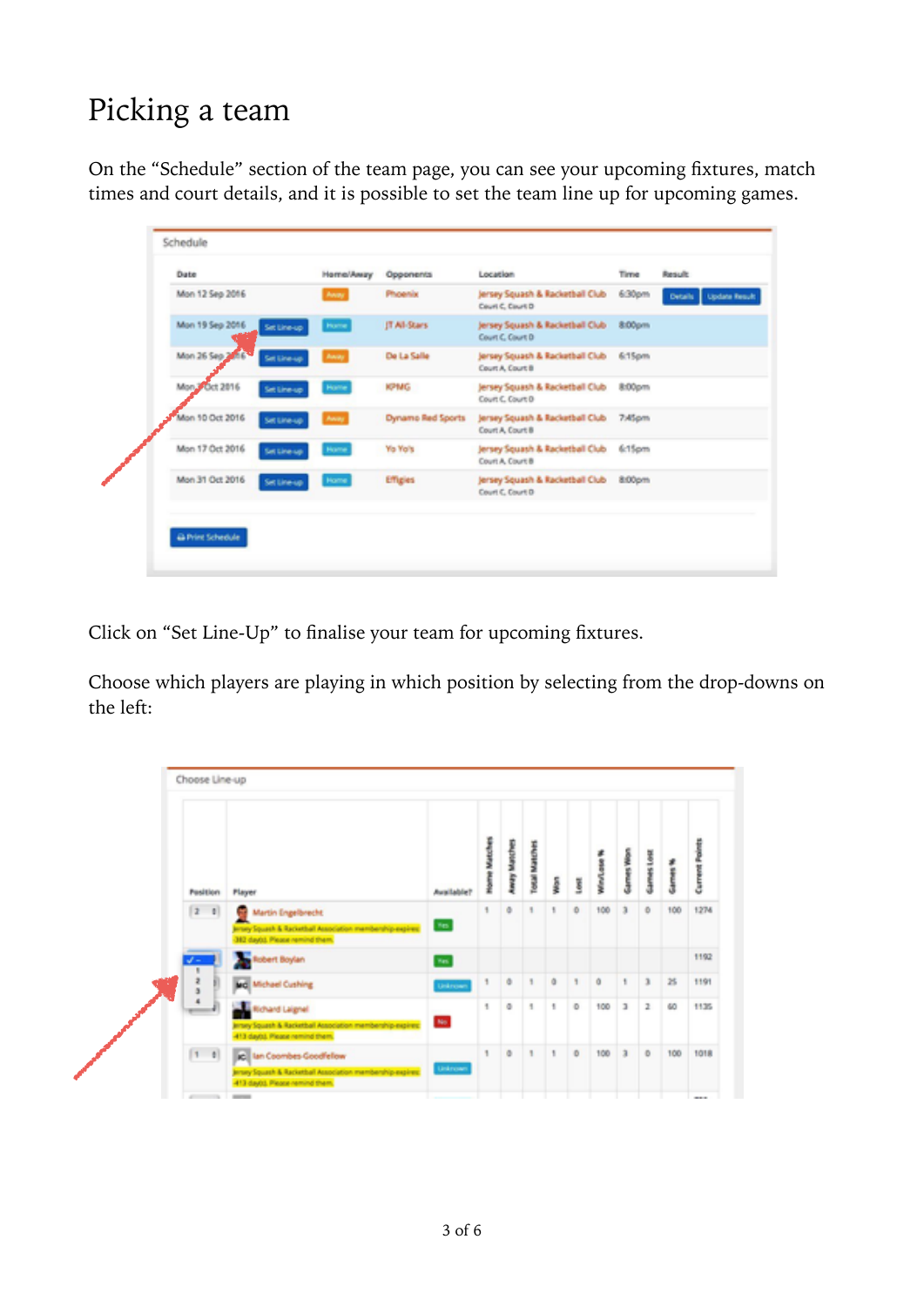

Once selection is complete, click the "Save Lineup" button at the bottom of the page. This automatically sends an email to all team members, confirming the team line up and the time of the match.

If you need to make a change to the team, that's not a problem, just go back to "Set Line-Up" and make the changes. A new email will automatically be sent.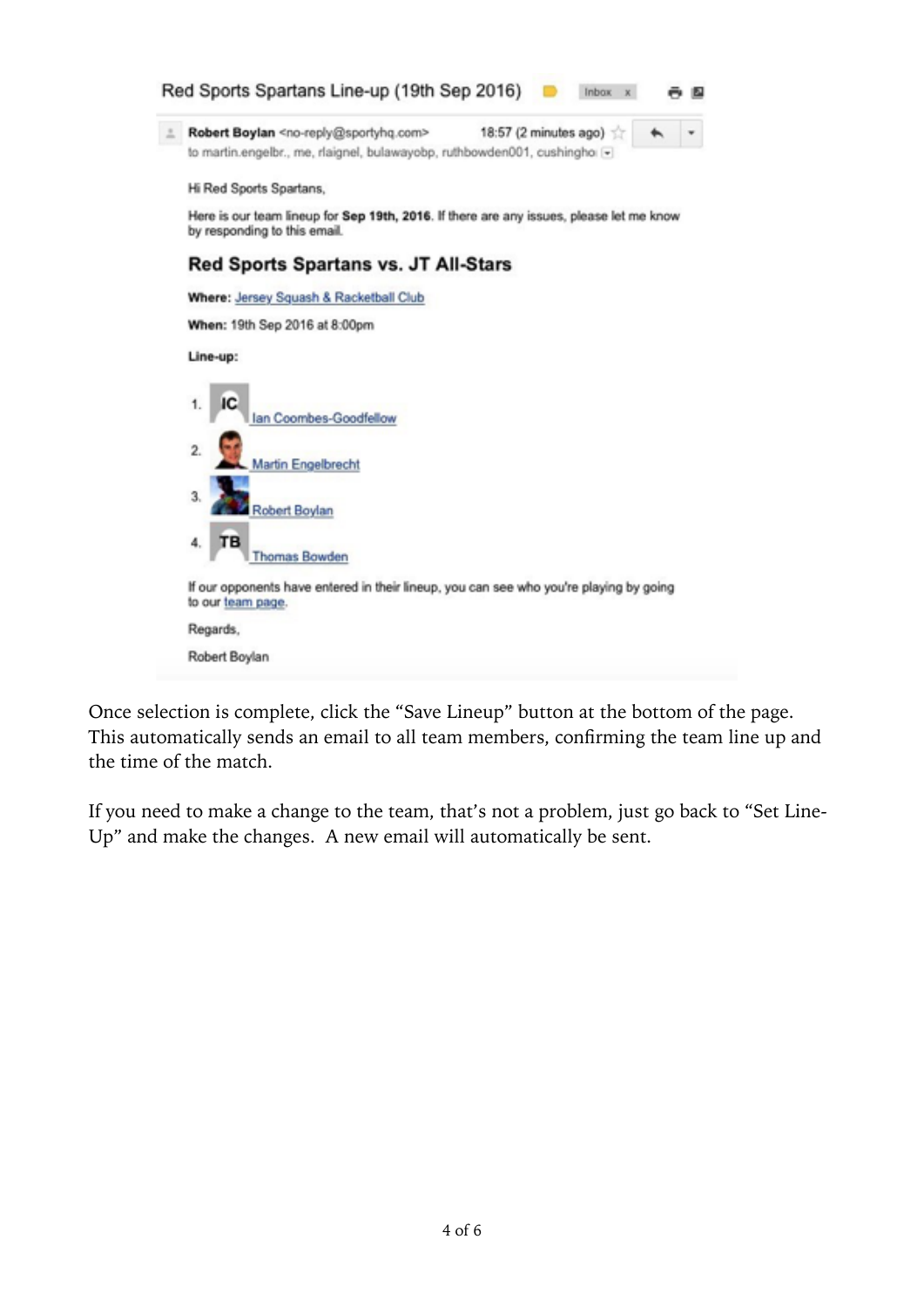# Entering Results

Captains can enter their team's results after a match.

On your team's page, in the "Schedule" section, there will be an "Enter Result" button.

| Schedule        |             |                   |              |                                                     |                    |                                     |
|-----------------|-------------|-------------------|--------------|-----------------------------------------------------|--------------------|-------------------------------------|
| Date            |             | <b>Horne/Away</b> | Opponents    | Location                                            | Time               | Result                              |
| Mon 12 Sep 2016 |             | Amey              | Phoenix      | Jersey Squash & Racketball Club<br>Court C. Court D | 6.30 <sub>pm</sub> | Details Update Result               |
| Fri 16 Sep 2016 | Set Line-up | <b>Home</b>       | IT All-Stars | Jersey Squash & Racketball Club<br>Court C. Court D | 8.00pm             | <b>Enter Result</b><br><b>STATE</b> |
| Mon 26 Sep 2016 | Set Lineup  |                   | De La Salle  | Jersey Squash & Racketball Club                     | 6:15pm             |                                     |

This takes you through to the Result Entry Page. Here you can enter either each individual game score (e.g. 11/9, 11/7, 5/11, 11/8), or an overall game score for each match (e.g 3-1).

| 4               | <b>Players</b>                         | Par 11 |    | z                                               | э  | $\overline{a}$ | s | <b>POINTS</b> | GAMIS                   |
|-----------------|----------------------------------------|--------|----|-------------------------------------------------|----|----------------|---|---------------|-------------------------|
| Red S.<br>rtans | lan Coombes-Goodfellow (1018 points) 8 |        | 11 | 11                                              | 5  | 11             |   | 38            | $\overline{\mathbf{3}}$ |
| (T Al., Stars   | Charles White (1299 points)            | ٠      | 乡  | y                                               | 11 | 8              |   | 35            | 1                       |
|                 |                                        |        |    | <sup>4</sup> O Regular Result C Match Defaulted |    |                |   |               |                         |
| ž               | <b>Players</b>                         | Par 11 | ۹  | ž                                               | a  | ٠              | s | <b>POINTS</b> | <b>GAMIT</b>            |
| Red S<br>rtans  | Martin Engelbrecht (1274 points)       | ٠      |    |                                                 |    |                |   |               | 3                       |
| IT AL. Stars    | Ed Fletcher (500 points)               | ٠      |    |                                                 |    |                |   |               | ٩                       |

If one or both players do not show for a match, select "No Player (match was not played)" from the drop down, and an automatic 3-0 walkover will be awarded (or in the event of no player from either side, no games are awarded).

|                   |                                  |                | w            |                                                         | $\sim$ |   |               |         |
|-------------------|----------------------------------|----------------|--------------|---------------------------------------------------------|--------|---|---------------|---------|
|                   | <b>Players</b>                   | 846, 11        |              |                                                         | ٠      | 5 | <b>POINTS</b> | GAMES   |
| s.<br><b>And</b>  | Robert Boylan (1192 points)      | ¢.             |              |                                                         |        |   |               | 3       |
| <b>MALL Share</b> | No Player (match was not played) | $\bullet$      |              |                                                         |        |   |               | $\circ$ |
|                   |                                  |                | $\mathbf{f}$ | Regular Result @ Match Defaulted                        |        |   |               |         |
|                   | <b>Players</b>                   | <b>Par 11</b>  |              |                                                         | ٠      | ٠ | <b>POINTS</b> | GAMES   |
| Red S.            | No Player (match was not played) | $\bullet$      |              |                                                         |        |   |               |         |
| <b>ASSIST</b>     | No Player (match was not played) | $\blacksquare$ |              |                                                         |        |   |               |         |
|                   |                                  |                |              | <sup>ta</sup> C <i>Regular Result</i> C Month Defaulted |        |   |               |         |

All bonus points are calculated automatically.

Once the score has been entered, click "Continue" at the bottom of the page to save the result.